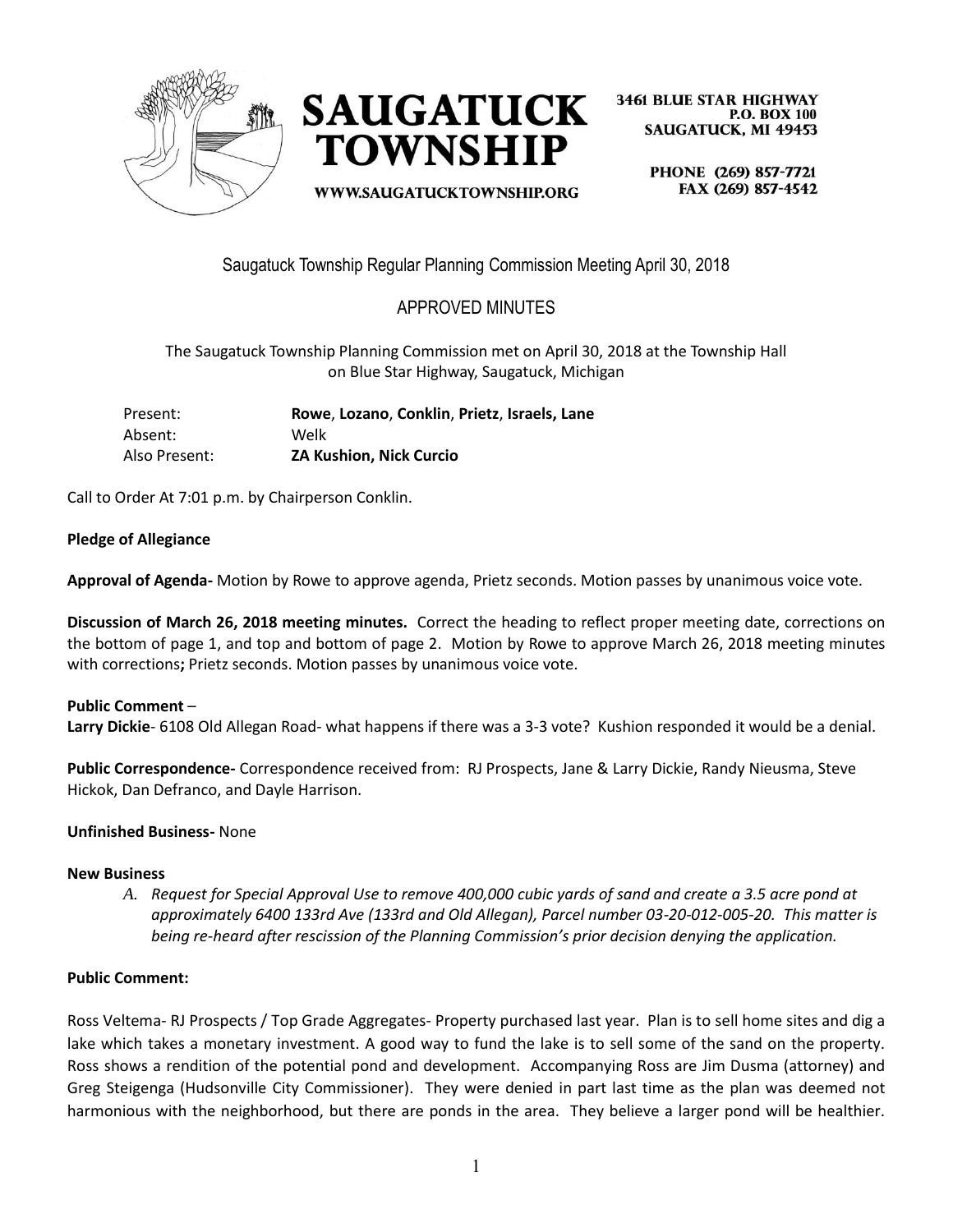# Saugatuck Township Regular Planning Commission Meeting April 30, 2018

# APPROVED MINUTES

They also plan for a crushed asphalt drive off 133<sup>rd</sup>. Ross spoke about dust remediation and bringing in top soil. Haul route would be 133<sup>rd</sup> to 60<sup>th</sup> and they would set a 20 MPH for trucks. It's in his best interest to get this done ASAP.

Project will take up to 5 years max but it could be done in 2 years. Included in the past proposal was a study from Lakeshore Environmental regarding the water level and Allegan Co. Road Commission's approval for the proposed truck routes. 13-17 loads per day are proposed, but that could rise if the time frame decreases. The goal is to restore the property. They are not sure if they are going to subdivide or sell to one owner. Veltema believes his company does well at end games and building value on the property. EX: *Preservation Estates* was a sand pit. They are working on other developments currently in Ionia and Burnips.

Will there be a fence? Veltema prefers berms with *No Trespassing* signs as fences have maintenance issues. There will be a fence for soil erosion and a locking gate at the entrance. Conklin stated the trucks will have to have a place to park if gate is locked upon arrival and that the trucks should not be idling.

Nick Curcio - Township Attorney- Gave a brief history of the appeal and what recourse exists if they are denied tonight. What changed to revisit this? Two items are at issue: The first is the rational given to deny the project was regarding the *Special Use Standards* (items 1 & 2) that this parcel is residentially zoned. Sand Mining **is** allowed in residential areas, so this argument would most likely not hold up in court. Second, sand mines are subject to "heightened scrutiny" in a Circuit Court Appeal. The Township would have to find "serious consequences" to the application. Curcio decided it was best to revisit this decision.

#### **Board Discussion-**

Prietz asked for an example of "*Special Circumstances,*" Curcio read the passage from the Zoning Enabling Act:

*(5) In determining under this section whether very serious consequences would result from the extraction, by mining, of natural resources, the standards set forth in Silva v Ada Township, 416 Mich 153 (1982), shall be applied and all of the following factors may be considered, if applicable:*

- *(a) The relationship of extraction and associated activities with existing land uses.*
- *(b) The impact on existing land uses in the vicinity of the property.*

*(c) The impact on property values in the vicinity of the property and along the proposed hauling route serving the property, based on credible evidence.*

*(d) The impact on pedestrian and traffic safety in the vicinity of the property and along the proposed hauling route serving the property.*

*(e) The impact on other identifiable health, safety, and welfare interests in the local unit of government. (f) The overall public interest in the extraction of the specific natural resources on the property.*

Conklin- "Very Serious Consequences" boils down to three things:

- 1. Endangered Flora
- 2. Endangered Fauna
- 3. Water Table (pretty extensive water table reports have been done already by Top Grade)

Is there anything else we can look at? Curcio added: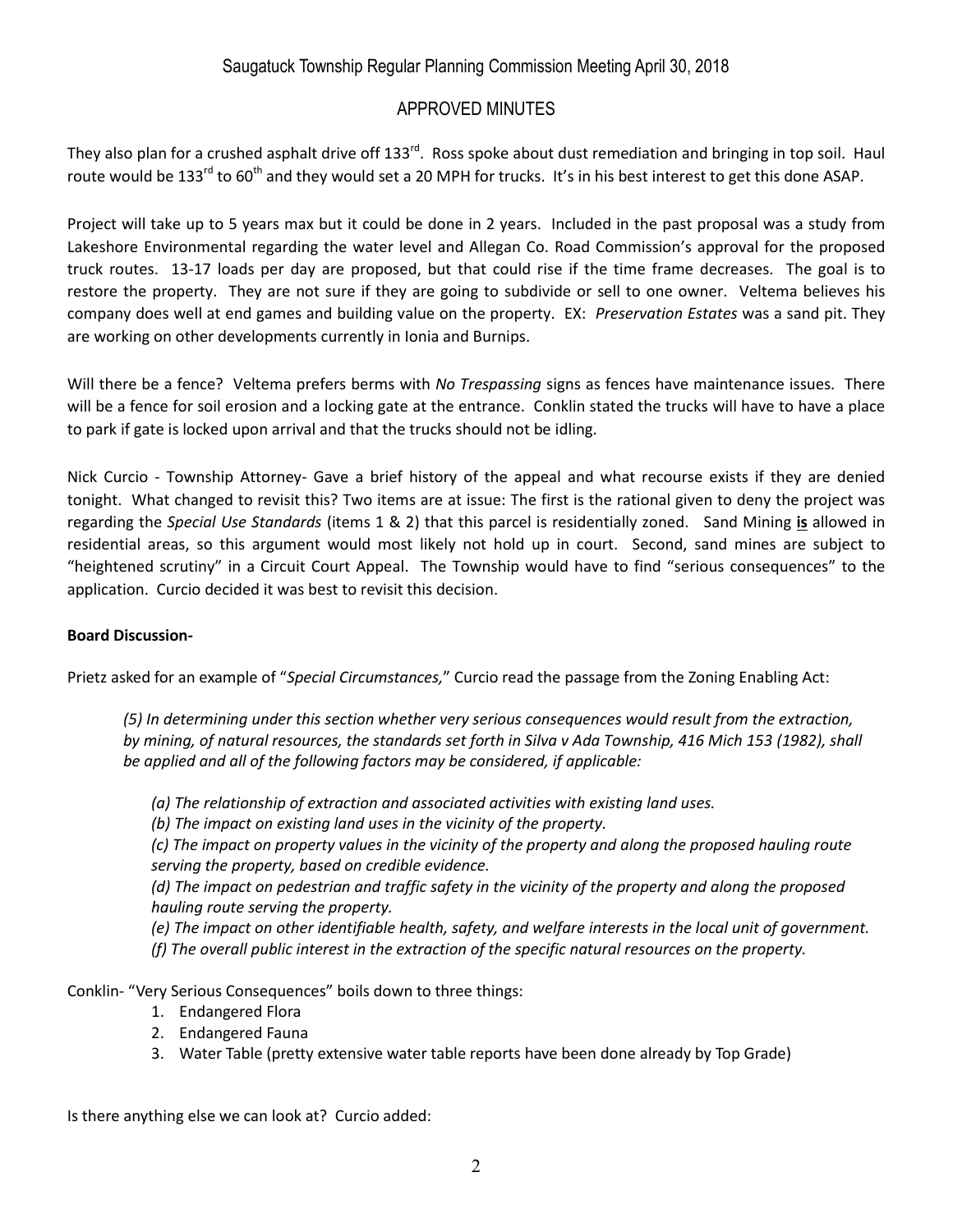## APPROVED MINUTES

- 4. Credible evidence of property values decline
- 5. Plans and how they want to conduct their operation
- 6. Screening to deal with noise and externalities

Rowe asked what qualified as credible evidence of property value decline. Would we have to do a study? Curcio suggested perhaps examples from other communities where property values declined.

Prietz spoke about Preservation Estates and if this project turned out like that, it would probably add value to surrounding properties. So do we consider property values in the short term or long term? Curcio stated that the timeline for this project is shorter than (project deadline of Jan. 1, 2021). Some of the "serious consequences" examples he saw was for projects with 10- 15 year timetables.

#### **Public Comment:**

Tom Shashaguay 6153 Old Allegan Road. Regarding *Item C- Property Values-* in the short term this will negatively affect property values. Tom also believes time limits are important to this project in case the economy tanks. Who is watching and enforcing this? He also believes the project interferes with zoning laws.

Larry Dickie- 6108 Old Allegan Road- Real estate speculation is risky as *The Ravines* found out- they eliminated items originally planned for their development. He encourages neighbors to get their wells tested to evaluate the current water quality and then again after this project to check for contaminants. He thinks Township revenue will decrease as the property values decrease. He is also concerned about the local children who play in the area by the proposed steep sided pond.

Jane Dickie- 6108 Old Allegan Road- Thanks the Planning Commission for their unanimous denial of the first proposal by Top Grade of 125,000 yard of sand removal. Now Top Grade returns asking for 4 times the size- almost 400,000 yards. These are the Planning Commission should consider in this proposal:

- 1. Safety of the neighbors along the hauling route- She calculated many more loads than predicted.
- 2. Serious health impact on the neighbors as silica dust is a carcinogen.
- 3. Drop of the water levels. A hydrological review shows an 8" drop in water levels on top of the seasonal variations. If there's a drought, our wells could dry up per Dr. Ed Hanson, Geologist- *Hope College*. Any pollutants added to the pond or the top soil could enter the wells of the neighbors.

Dustin Tyler- 6122 Old Allegan Road- Believes that Top Grade Aggregates is not concerned with being a good neighbor but with profits. They want an industrial site in a wooded, residential area. He believes this will negatively affect the properties according to the studies he has read- neighbors will stand to lose 5-30% of their property value.

Dale DeFanko- 6122 Old Allegan Road- The main issue that needs to be determined is will "very serious consequences" result from the sand mining operation? The consequences are: Impact on current property value; pedestrian and traffic safety and health issues. Under the *Zoning Enabling Act*, the party challenging the initial decision of the Planning Commission has the burden to prove that no serious consequences will result. DeFranko suggests that the Planning Commission amend the Township Ordinance to mirror State law regarding *very serious consequences* and table this discussion until they receive proof that very serious consequences do not exist.

Davle Harrison- 3108 62<sup>nd</sup> Street- Handed out a copy of the relevant State law. Attorney Curio's memorandum doesn't mention what needs to be complied with under current state law to deny the application. There has to be a finding of fact (too much dust, decrease property value etc.) not that it just doesn't meet the standard. Remember,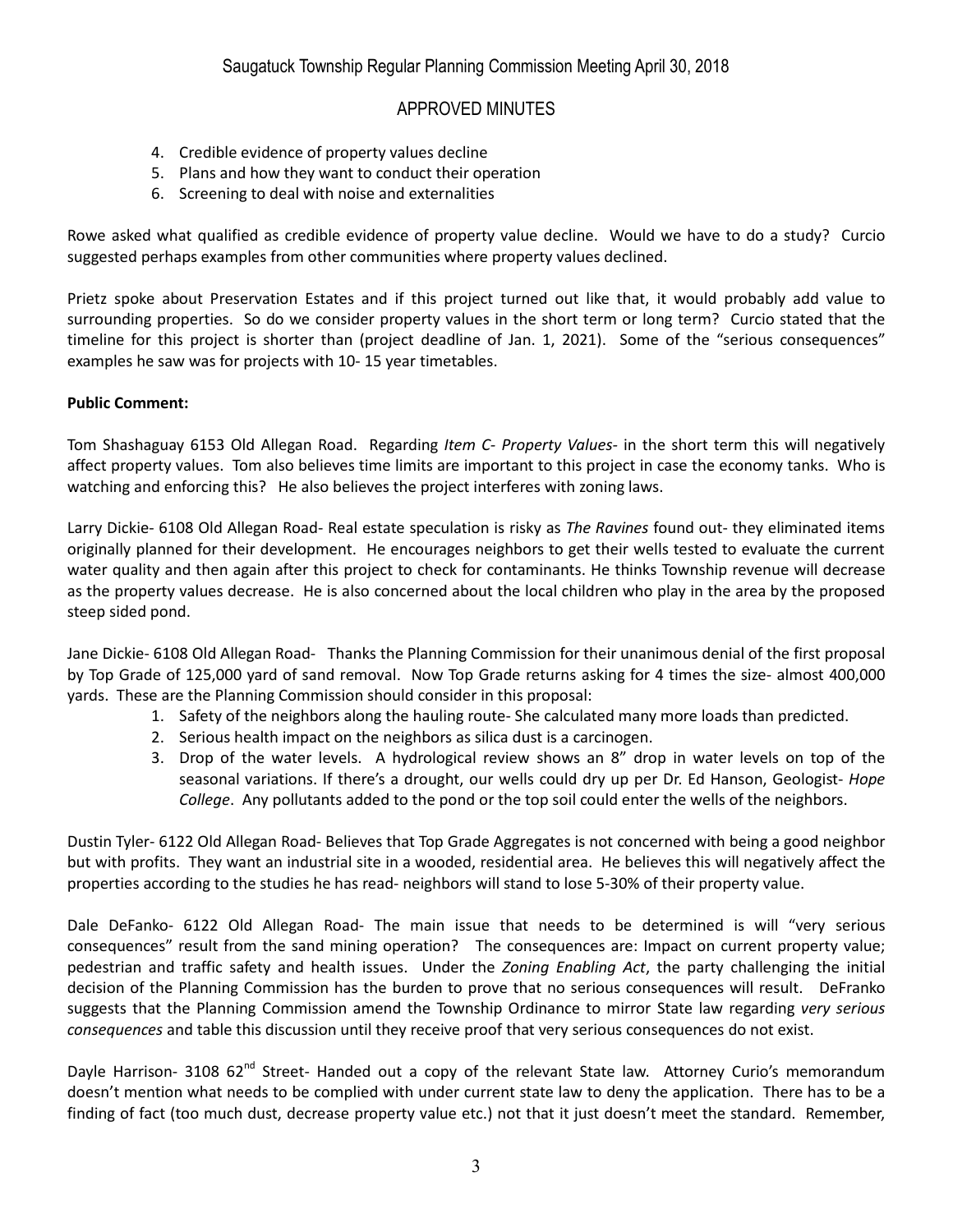# Saugatuck Township Regular Planning Commission Meeting April 30, 2018

### APPROVED MINUTES

this is a brand new application asking to remove 400,000 cubic yards of sand. The "*very serious consequence*" criteria are very new and he does not know of any case law on this point. Property values will decrease and that's one of the main criteria for the very serious consequence. Please go through the standards and update them.

Mary Breen – 6093 133<sup>rd</sup> Ave. – She is directly west of the parcel and has severe chronic asthma. This will certainly negatively affect her health as the dust particles from the site will travel. Her 90 year old mother lives with them and walks 133<sup>rd</sup>. She has macular degeneration and poor balance. She worries about her safety while walking. They also plan on retiring in a couple of years and are concerned about what this does to property values in that time.

Steve Hickok– 6092 133<sup>rd</sup> Ave. – Appreciates the intensions to build the property up nice, but there's nothing legally binding making this a reality. Steve reads the names of the many children that live on 133<sup>rd</sup> Ave. He is very concerned for these children and other bike riders who use this very popular route.

Terry Klinge – 6172 Riverside Road – Asks how deep the pond is going to be. 20-25 feet. He's concerned about the safety of the neighborhood children. What will be done to secure it? Veltema responds- No trespassing signs, silt fence and on-site manager. For topsoil coming in from other sites, can there be a bond? Veltema- Yes, that's typical.

Mike Nyles– 6017 Old Allegan Road – Thinks this is a done deal since the board is discussing truck staging. He asks if the Township Attorney is saying that the special circumstances are not enough to deny it. Conklin replies that they are gathering more information and please don't assume this is going to pass. Since the Township decision in December, they have been made aware of the heightened standard regarding the very serious consequence standard. Curcio elaborates that the court established the heightened standard for mining operations in 2008 in the Zoning Enabling Act. There are not any court cases applying the 2008 standard that compare with our situation.

Holly Stafford- 6066 Old Allegan Road – Severe asthmatic and very concerned about the dust & well issues. Also, what's our recourse if our wells are contaminated? Do we get money to redrill? Are we getting tied into city water?

### **Public Comment closed at 8:42 pm**

Jim Dusma- This statute requires the applicant to make a profit. It's speculation that the wells that will fail. The only party that has done a water study is Top Grade and it shows there's not a problem with the ground water. Dust is not one of the standards, but dust is regulated by the DEQ. Property values in other areas have gone up after the mining their study shows. There has to be credible evidence not speculation. Initial decision in December was made under Township Zoning rules, not using the State's heightened standard. The pit already exists, so let's clean it up.

Have you recalculated the new loads with the new yardage? Veltema- Yes- 400,000 yards- 24 months 16,000 yards per month- 25 working days in a month 660 yards per day with 40 yard trucks is 16.6 loads per day. This is an average over a year.

Comments and questions arose from the attendees about those load numbers. They don't mine year round so it would be 8 months out of the year and 8 hours a day, thus many more loads per day than they state.

#### **Questions from the Board:**

Are the trucks and weights alright on those roads per the Allegan Co. Road Commission? Veltema- Yes. There are seasonal road restrictions and they would have to scale back on the payload on the trucks. Is there anything in writing from the Allegan Co. Road commission? Veltema- Yes. And the water study as well? Veltema- Yes.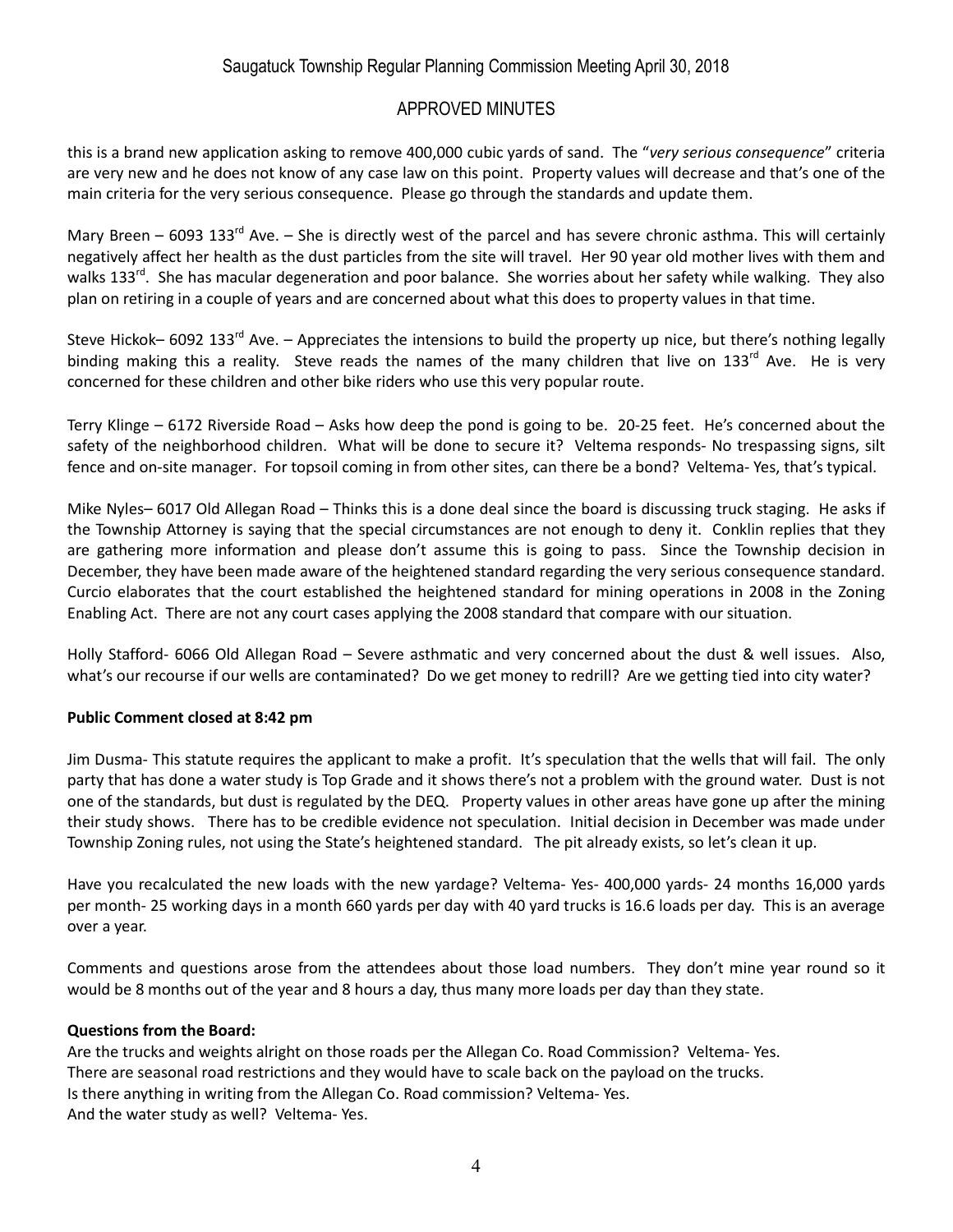# Saugatuck Township Regular Planning Commission Meeting April 30, 2018

# APPROVED MINUTES

Veltema has issued a bond before for Salem Township and they set the bond at \$5,000 an acre for restoration. If *Top Grade Aggregate* failed to do the work, the Township would pull his bond and hire someone else to complete the project. We are close to 10 acres, so \$50,000 bond. Township would have to get a new miner in there to finish the project. Remember Veltema is the owner of the property and wants to see the property value rise.

Rowe asked Curcio where would we go for "credible evidence" regarding property values. Curcio has some in his memo and the public commentators and applicants do as well. It's a difficult issue and we must consider long and short term time tables. Curcio states there is not a lot of case law regarding very serious consequences that are relatable to this case. There were very serious consequences found in a 10 and 20 year mine, but that was done at trial with experts on property value and safety. It's very different from what's happening here.

Israels recaps the main issues of the community- property values, health and safety. In the attorney recommendation there's a 6 foot fence around the property. She didn't know about the asthma and lung disease. Can the dust be controlled? Curcio answers that the fence is in the Zoning Ordinance (Section 40-740 subsection 3). The Planning Commission can impose a fence as a requirement if they think it's a public hazard. It would have to be added to the list of conditions in the proposal. Signs also work for the zoning law requirements.

Rowe asked if more time is needed to make a decision. Yes.

Veltema wants to know what further information is needed to come to a decision. Conklin would like more information on the property values and information on the legal cases after the 2008 change.

Israels would like information from the DEQ about the dust and potential health issues. The attendees suggest the Planning Commission ask Allegan County Health Department as well.

Also what's a reasonable bond amount if we approve the project? Kushion will look into that. Conklin said there was something in Leelanau County 2011, but Kushion thought it was earlier than that. There was also a project on 62 $n<sup>nd</sup>$ Street in 2008 but that was probably prior to the changes.

Israels asks if we can get a stipulated load agreement for X number of loads per day. Veltema says that unusual. Typically it's the quicker the better to get the job done. If loads are restricted, the project goes longer.

Rowe moves to table the *Request for Special Approval Use to remove 400,000 cubic yards of sand and create a 3.5 acre pond at approximately 6400 133rd Ave (133rd and Old Allegan), Parcel number 03-20-012-005-20* and give the board more time to consider the various points. Lozano seconds- Carried by unanimous voice vote. Since it's tabled, there will be no more public hearings. 9:00 p.m.

#### **9:05 p.m. Discussion of potential Marijuana ordinance with Township Legal Counsel.**

Curcio put together two ordinances

 Regulatory Ordinance which amends Chapter 5 of the Saugatuck Township ordinance and defines terms and authorizes facility types. Lays out a process of applying for Township approval. Authorizes Provisioning Centers only which would be allowed in only commercial zones with no numerical limits or buffering zones. Applicant would have to complete the State application and get approval from the State then they can bring it to the Township along with a draft of site specific plans. Applicant would have a certain time frame to submit their Township application.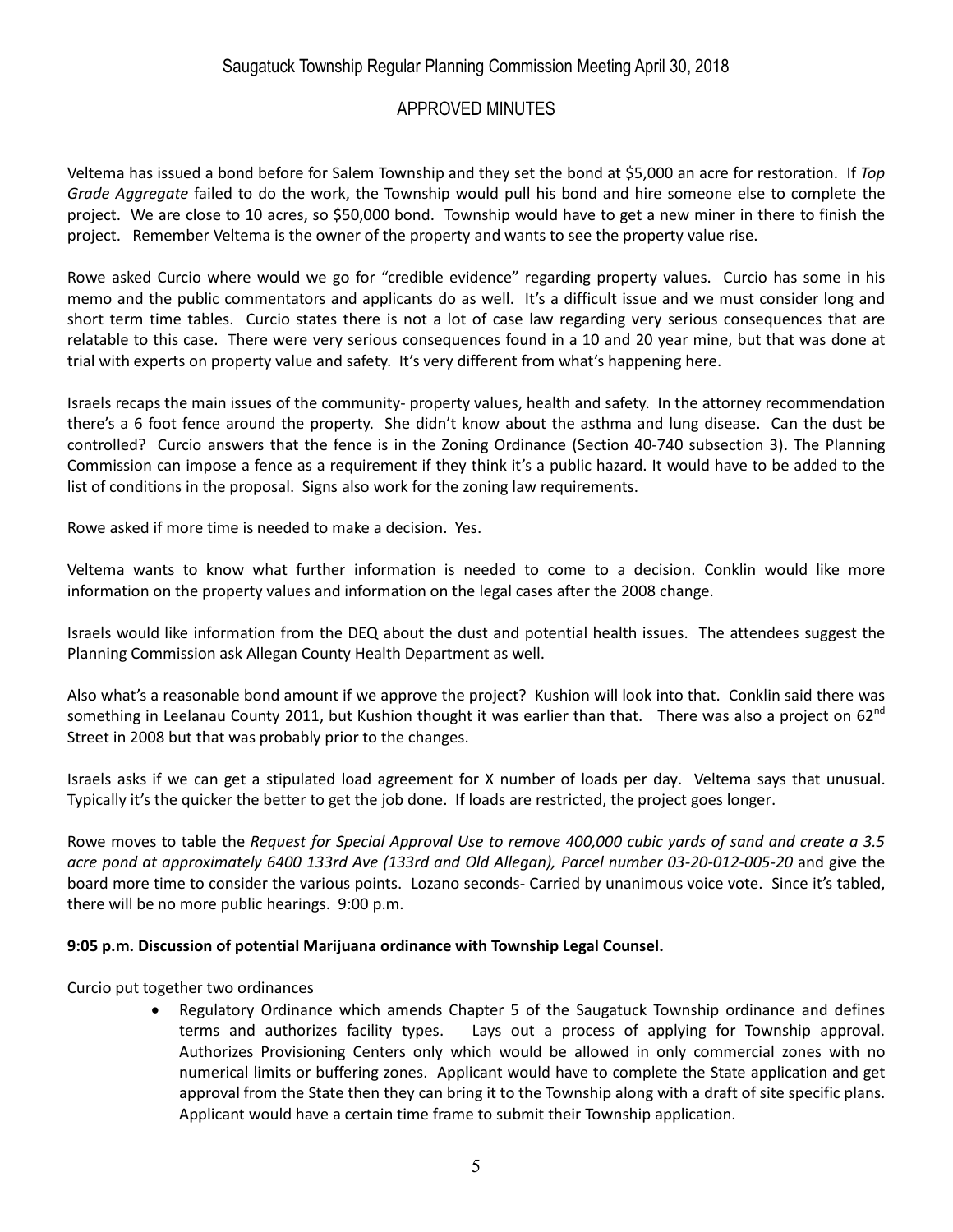# APPROVED MINUTES

 Zoning Code Draft- Amends the Use Table to provide for provisioning centers with site plan approval reviewed by the Planning Commission for each application. This would provide for: sufficient setbacks; regulation regarding storage and disposal of chemicals and marijuana, signage stipulations, odor control plans and hours of delivery and operation.

Devin Loker, Attorney – The timeline to complete the application and get approval with the State is very slow; maybe change process to allow for proof of State submission and have it be contingent on obtaining the State License. The application fee and annual assessment fees were discussed and clarified.

Lane stated that underwriters cannot do closing on a mortgage on a property if marijuana is to be grown or distributed there as it conflicts with federal law. It cannot be insured.

Conklin has heard of one municipality that takes only credit cards instead of having a lot of cash on site. Apparently this is not the case as most Credit Card Processors won't allow that type of business to use their processing.

Israels asks if child proof containers and bags required. Yes, they are required per State law.

#### **Public Comment:**

Greg Pond – 6176 Bayou Trail- Saugatuck is a family oriented community and isn't struggling financially so we don't need this type of business here. Most lakeshore communities are not opting into this type of business from what he saw online. He also spoke with an undercover State police officer who said absolutely zero dispensaries are 100% compliant. Mr. Pond read a statement from Mr. Stelios Donianakis 6165 Bayou Trail who said in other communities he was familiar with had issues with break ins, loitering; vandalism, and adjacent properties were not being rented.

Cory Hunt- 6272 Whitehorse Lane- Mr. Hunt is a police officer for 24 years in western Allegan County. He is strongly opposed to any medical marijuana in our area as it goes against the community values. Other communities have not allowed these dispensaries. The Planning Commission is not required to review or allow these businesses in our area. A 2017 State of Michigan study showed just fewer than 93% of Michigan Medical Marijuana card holders' list "chronic pain" as their debilitating disease. He believes we will see a jump in fatal accidents as Colorado did.

Stacy Aldrich- 3473 64<sup>th</sup> Street – Stacy is a hair stylist and has issues with her hands and arthritis. She applied and was approved for a Medical Marijuana card and met Tammy Jacobi who helped her so much. Since Tammy's dispensary was closed down, Stacy now has to drive to Lansing. Please consider her request to open a dispensary.

Motion by Rowe: Take the proposed draft ordinance, with the two proposed changes to a public hearing next month. Israel seconds.

Prietz believes they should keep medical marijuana facilities out of the community. Motion passes 5-1 with Prietz opposing.

**Board discussion- Move** the meeting date to June 4<sup>th</sup> for next meeting. Motion passed 6-0

Kushion states that the parcels on 63<sup>rd</sup> and Old Allegan Rd zoned on the front A2 and zoned industrial on the back. The owners want to have them completely zoned A2. That would be better discussed at the second June meeting.